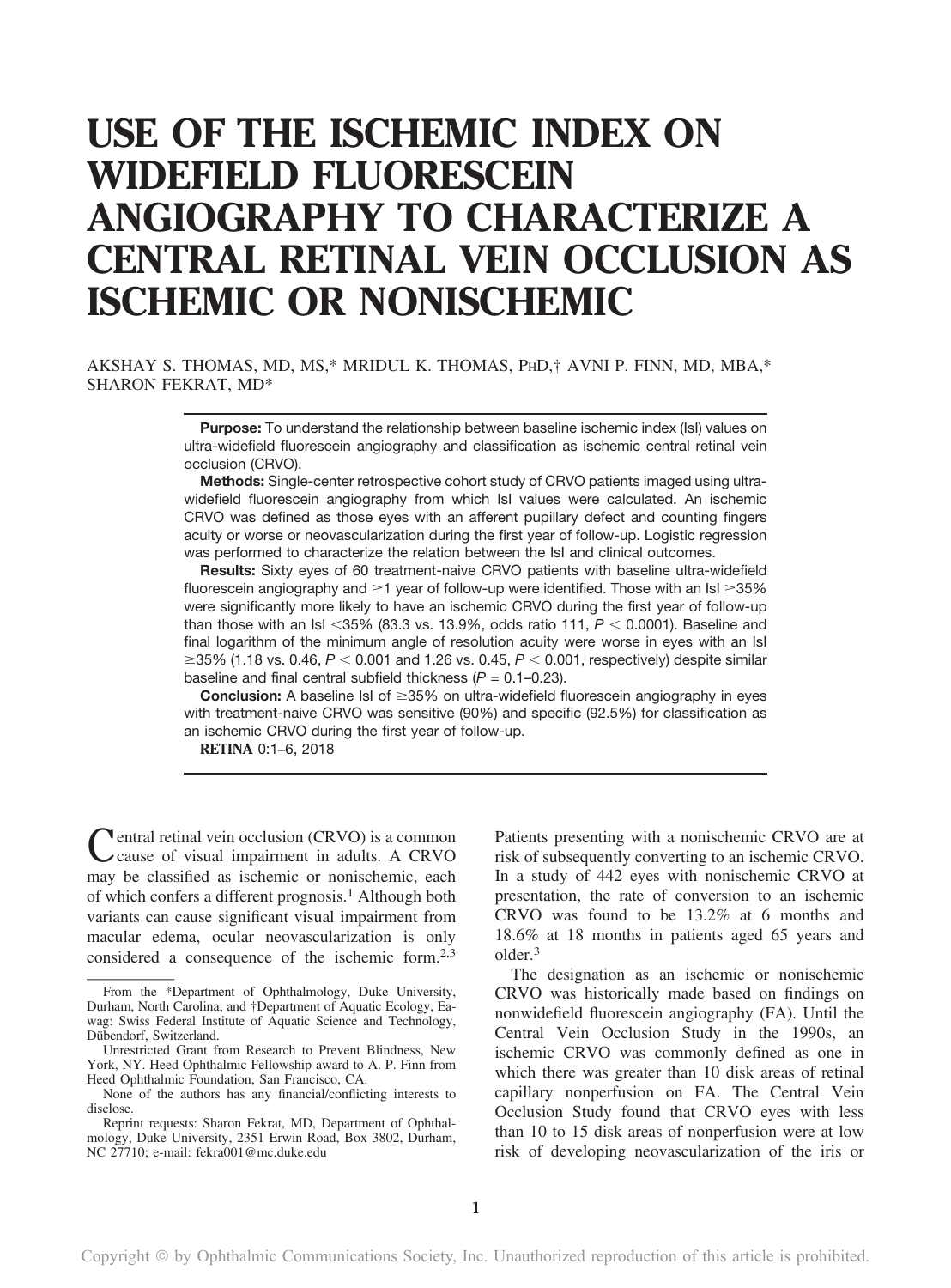angle but there was a linear increase in that risk with increasing disk areas of nonperfusion.<sup>4</sup> Pivotal work by Hayreh et al<sup>5</sup> found that functional tests such as visual acuity, presence of an afferent pupillary defect (APD), visual fields, and electroretinography were superior to morphologic tests such as ophthalmoscopy and FA in determining whether an acute CRVO is ischemic or not in a large cohort. Specifically, they found that 94% of patients with an ischemic CRVO had an APD of  $>0.9$  log units. Additionally, 93% of patients with vision of 20/400 or worse had an ischemic CRVO. The potential limitation of these studies is that angiographic data relied on traditional fundus viewing cameras with a field of view ranging from 30° to 50°, which would not allow for adequate examination of the retinal periphery.

The Optos fundus camera (Optos PLC, Dunfermline, Scotland) allows for ultra-widefield fluorescein angiography (UWFFA) providing a 200° field of view in a single image.<sup>6</sup> Studies have shown that knowledge of the precise area of nonperfusion is important in the management of retinal vascular disease.<sup>7-10</sup> Prasad et al<sup>7</sup> found an association between untreated nonperfusion on UWFFA and neovascularization as well as macular edema in branch RVO and hemi-RVO. Additionally, Singer et al<sup>8</sup> found that the degree of peripheral nonperfusion on UWFFA correlated with severity of macular edema and treatment response in eyes with CRVO. Given the developing clinical utility of UWF-FA in management of RVO, this study aimed to elaborate on whether findings on UWFFA can help determine whether a CRVO is ischemic or will become ischemic in the short term.

# **Methods**

#### Patient Selection

After approval by the Duke Institutional Review Board, the Duke Enterprise Data Unified Content Explorer system was used to identify patients diagnosed with a CRVO between January 1, 2009, and July 1, 2016. Charts were reviewed and only those who were treatment naive with baseline UWFFA and at least 1 year of follow-up were included.

## Chart Review

Data from the charts of study participants including age at time of CRVO diagnosis, race, gender, cardiovascular comorbidities, ocular comorbidities, visual acuity, ophthalmic examination findings, treatment history, findings on UWFFA, and spectral domain optical coherence tomography were abstracted.

## Ultra-Widefield Fluorescein Angiography Review

All UWFFA were performed using the Optos 200Tx fundus camera. A representative arteriovenous, midphase, and late FA image as well as a widefield pseudocolor photograph were selected for each study participant. If the image quality was inadequate, the patient was excluded from the study. Midphase UWFFA images were deidentified and graded for ischemic index (IsI) values as done in previous studies $9,11$  by two masked graders (A.S.T. and A.P. F.). Briefly, the image was imported into Adobe Photoshop and parameters such as contrast and brightness were adjusted to ensure that there were not additional subtle capillary networks visible beyond an apparent perfused/nonperfused junction. Nonperfused pixels were measured (Figure 1) and divided by the total area of gradable pixels corresponding to the fundus. The value was multiplied by 100 to arrive at the IsI value expressed as a percentage. For all images, areas of potential blockage from hemorrhage were excluded from the analysis by comparing midphase FA images with the pseudocolor photographs. Discordant grades  $(>=2\%$  gross difference in IsI value) were discussed between graders and a consensus value was finalized.

Fig. 1. Representative UWFFA of an eye with a CRVO included in this study. Midphase UWFFA images were analyzed for areas of nonperfusion (left). The percentage of pixels representing the fundus which were nonperfused (blue) were measured (right).

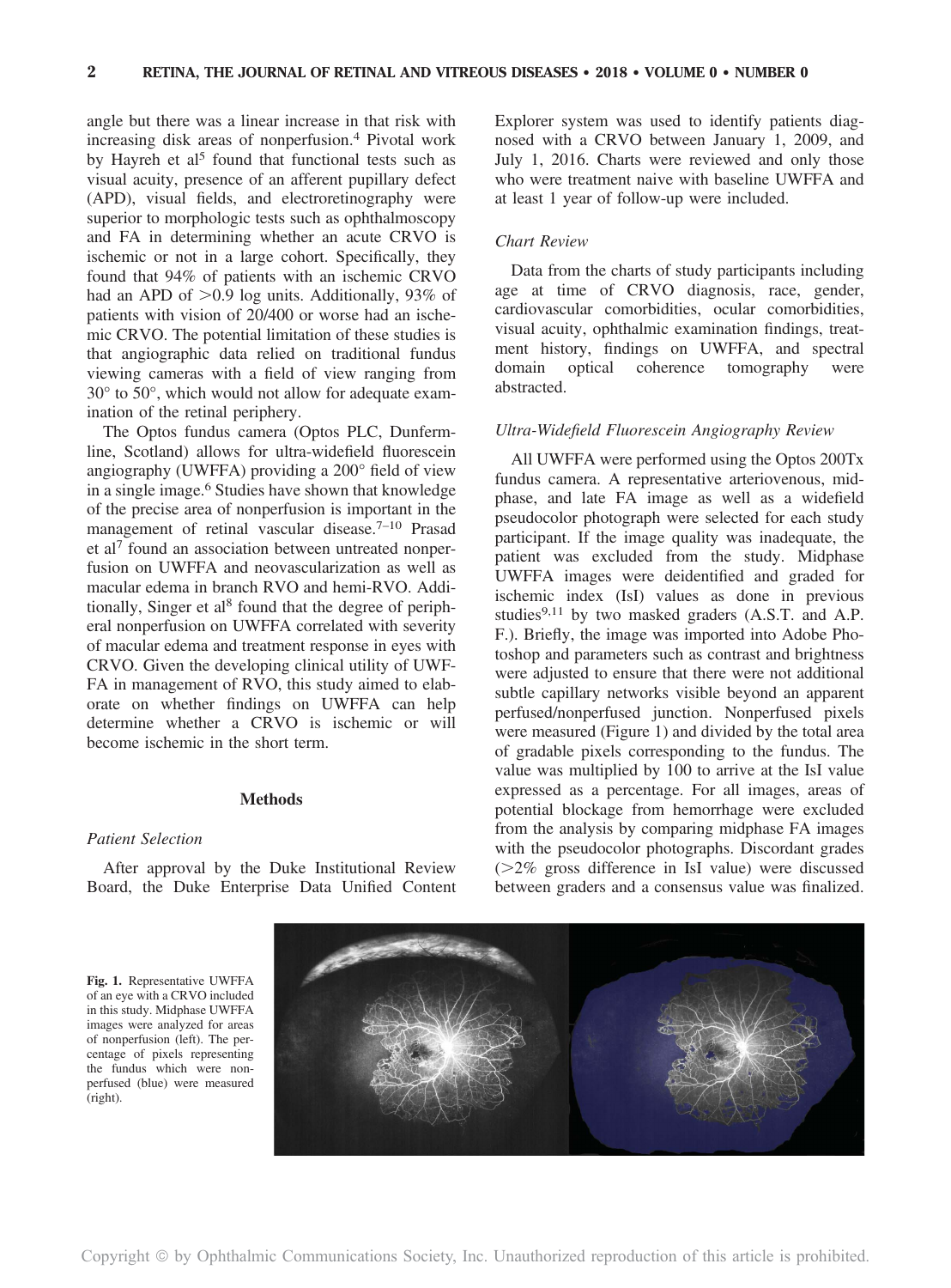

ratios (ORs) of the 2 groups' incidence of: 1) having an ischemic CRVO, and 2) having vision of 20/200 or Frequency worse. Because this approach ignores valuable information by discretizing a continuous variable, we also used an alternate approach that analyzed IsI as a con-

and 4) final macular thickness.

tinuous variable. We performed logistic regressions to calculate the probability of having an ischemic CRVO, and of having vision of 20/200 or worse, as a function of the continuous variable IsI. Data analysis was conducted in the R statistical environment v. 3.4.0.

tests were calculated using 10,000 replicate Monte Carlo simulations. We used  $t$  tests to compare the two groups' distributions of: 1) baseline visual acuity, 2) final visual acuity, 3) baseline macular thickness,

We used logistic regression to calculate the odds

## Results

Fig. 2. Logistic regression curve showing probability of having or developing an ischemic CRVO during the first year of follow-up as a function of baseline IsI value. The top histogram shows the frequency of patients with ischemic CRVO for a given IsI range. The bottom histogram shows the frequency of patients with nonischemic CRVO for a given IsI range.

The final IsI value was the average of the two graders' measurements for concordant values. Additional FA findings such as foveal avascular zone enlargement on the arteriovenous image and presence of neovascularization on the late phase image were reviewed separately by a single masked grader (A.S.T.).

# Defining an Ischemic Central Retinal Vein Occlusion Based on Functional Data

A patient was defined as having an ischemic CRVO if they had 1) counting fingers vision not attributable to a media opacity in addition to an APD confirmed by a physician or 2) evidence of anterior segment or posterior segment neovascularization not attributable to another disease. A CRVO was considered ischemic if either of these criteria was met at any point during the first year of follow-up.

## Statistical Analysis

We used logistic regression to calculate the probability of being classified as an ischemic CRVO during the first year of follow-up based on the IsI value. We subsequently defined two groups of individuals based on an IsI threshold identified from this logistic regression analysis. We used chi-square tests to compare the prevalence of risk factors (glaucoma, hypertension, diabetes, smoking, and hyperlipidemia) between the two groups. P-values for the chi-square

# Patient Characteristics

We identified 60 eyes of 60 patients with treatmentnaive CRVO with baseline UWFFA imaging and at least 1 year of follow-up. The mean age at onset of CRVO was 61.2 years (range 28–89 years). Thirtyeight patients were male. All patients had at least 1 classic risk factor for CRVO such as hypertension, diabetes, smoking, glaucoma, and hyperlipidemia and 22 patients had 2 or more risk factors.

### Clinical Outcomes

Mean baseline logarithm of the minimum angle of resolution (logMAR) acuity was 0.71 (Snellen equivalent  $\sim$ 20/100, SD 0.64). The mean follow-up time was  $22.2 \pm 11.2$  months. Final acuity was 0.6 (Snellen equivalent 20/80, SD 0.73). The mean number of intravitreal anti–vascular endothelial growth factor (anti-VEGF) injections was  $6.8 \pm 3.6$  in the first year. Baseline central subfield thickness (CST) was  $488.8 \pm$ 286.4  $\mu$ m and final CST was 313.4  $\pm$  148.9  $\mu$ m. 15/60 eyes (25%) met criteria for being an ischemic CRVO at baseline and an additional 6/45 eyes (13.3%) that were nonischemic at baseline converted to an ischemic CRVO within the first year of follow-up. The mean IsI value was 22.43% (SD 19.35, range 0–63.9%). The intergrader agreement for IsI calculations was 96.7%.

# Clinical Outcomes Based on Ischemic Index

Logistic regression revealed an increasing probability of being classified as an ischemic CRVO during the first year of follow-up with increasing IsI values (Figure 2). The logistic regression curve showed that the probability of having an ischemic CRVO was close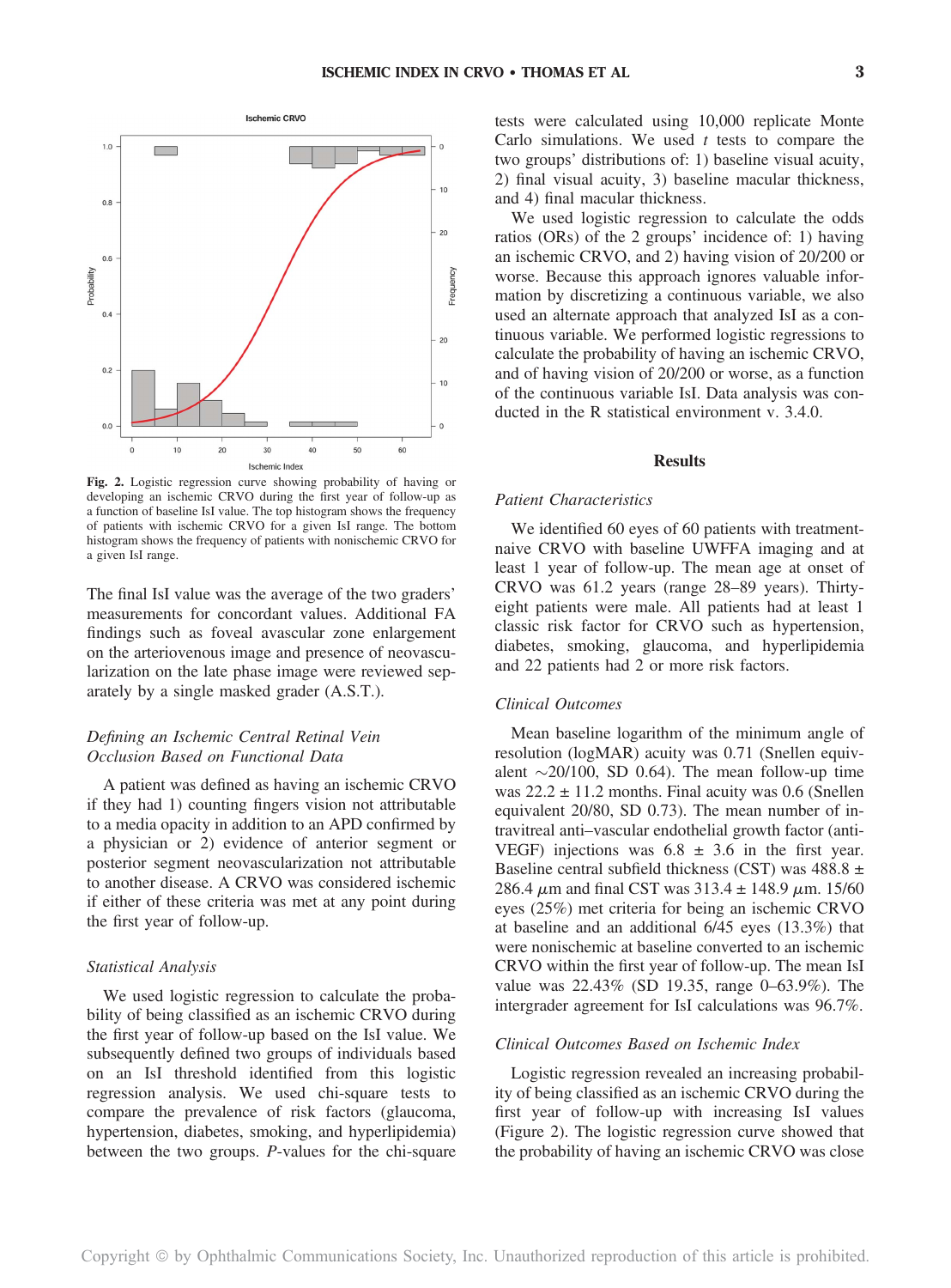|                                                 | $\text{lsl} \geq 35\% \text{ (N = 21/60)}$ | $\text{lsl} < 35\% \text{ (N = 39/60)}$ |                       |
|-------------------------------------------------|--------------------------------------------|-----------------------------------------|-----------------------|
| Mean baseline CST $\pm$ SD ( $\mu$ m)           | $584.8 \pm 340.2$                          | $439.5 \pm 244.9$                       | $P = 0.1$             |
| Mean final CST $\pm$ SD ( $\mu$ m)              | $374.2 \pm 222.8$                          | $239.1 \pm 101.9$                       | $P = 0.23$            |
| Baseline mean logMAR acuity                     | 1.18                                       | 0.46                                    | P < 0.001             |
| Final mean logMAR acuity                        | 1.26                                       | 0.45                                    | P < 0.001             |
| Percentage with final vision 20/200<br>or worse | $N = 10/21.47.6%$                          | $N = 5/39.12.8%$                        | $P = 0.004$ ; OR 6.2  |
| Percentage with ischemic CRVO                   | $N = 18/21, 83.3%$                         | $N = 2/39, 13.9%$                       | $P < 0.0001$ ; OR 111 |

Table 1. Clinical Outcomes Based on IsI

Bold values indicate statistical significance for alpha = 0.05.

to 50% when the baseline IsI was 35%. Study participants were grouped based on baseline IsI: those with an IsI  $\leq$ 35% (39/60 patients, 65%) and those with an IsI  $\geq$ 35% (21/60 patients, 35%), and clinical outcomes were compared.

Baseline characteristics such as age, sex, race, CRVO risk factors, and frequency of use of blood thinners were similar between the groups. The mean duration of follow-up was similar between those with an IsI <35% and those with an IsI  $\geq$ 35% (22.5  $\pm$  12.2 vs.  $21.8 \pm 10.8$  months,  $P = 0.94$ ). Baseline and final CST were not significantly different between those with an IsI  $\leq 35\%$  and those with an IsI  $\geq 35\%$  $(439.5 \pm 244.9 \text{ vs. } 584.8 \pm 340.2 \text{ \mu m}, P = 0.1 \text{ and}$  $239.1 \pm 101.9$  vs.  $374.2 \pm 222.8$   $\mu$ m,  $P = 0.23$ , respectively). Baseline and final choroidal thickness were similar between the groups ( $P = 0.31{\text -}0.96$ ). The proportion of patients with baseline cystoid macular edema was similar between the groups ( $P = 0.95$ ). Those with an IsI  $\leq$ 35% received a similar number of intravitreal injections to those with an IsI  $\geq 35\%$ over the first year of treatment  $(6.4 \pm 3.2 \text{ vs. } 7.2 \pm 1.2 \text{ s})$ 4.1 injections,  $P = 0.87$ ).

Baseline logMAR acuity was worse for those with an IsI  $\geq$ 35% (1.18 vs. 0.46; Snellen equivalent 20/300 vs. 20/58;  $P < 0.001$ ) (Table 1). Those eyes with an IsI  $\geq$ 35% were significantly more likely to have or convert to an ischemic perfusion status during the first year than those with an IsI  $<35\%$  (18/21 patients, 83.3% vs. 2/39 patients, 13.9%, OR 111 [confidence interval: 20.9–988],  $P < 0.0001$ ). The sensitivity and specificity of classifying a CRVO as ischemic based on an IsI  $\geq$ 35% was 90% and 92.5%, respectively. The positive predictive value and negative predictive value of classifying a CRVO as ischemic based on an IsI  $\geq$ 35% was 86% and 95%, respectively.

A significantly greater proportion of those with IsI  $\geq$ 35% had an enlarged foveal avascular zone (64.7 vs. 17.5%,  $P = 0.0005$ . Final logMAR acuity was worse in those eyes with an IsI  $\geq$ 35% (1.26 vs. 0.45; Snellen equivalent 20/364 vs. 20/56;  $P < 0.001$ ). Patients with an IsI  $\geq$ 35% were more likely to have final acuity of 20/200 or worse (10/21 patients, 47.6% vs. 5/39 patients, 12.8%; OR 6.2 [confidence interval: 1.8–23.8];  $P = 0.004$ ) (Figure 3).

#### **Discussion**

Classification of a CRVO as ischemic or nonischemic is important because the two entities confer a greatly different risk of development of ocular neovascularization and neovascular glaucoma. Natural history studies before the anti-VEGF era noted rates of ocular neovascularization from 14% to as high as 50% in untreated CRVO with a mean duration of onset of 6 months from the time of CRVO onset.<sup>2-4</sup> Data from eyes undergoing serial anti-VEGF therapy for cystoid macular edema associated with CRVO have shown rates of ocular neovascularization as low as  $0\%$ .<sup>12,13</sup>



Fig. 3. Logistic regression curve showing probability of having 20/ 200 or worse vision at final follow-up as a function of baseline IsI. The top histogram shows the frequency of patients with final visual acuity of 20/200 or worse for a given IsI range. The bottom histogram shows the frequency of patients with final visual acuity better than 20/200 for a given IsI range.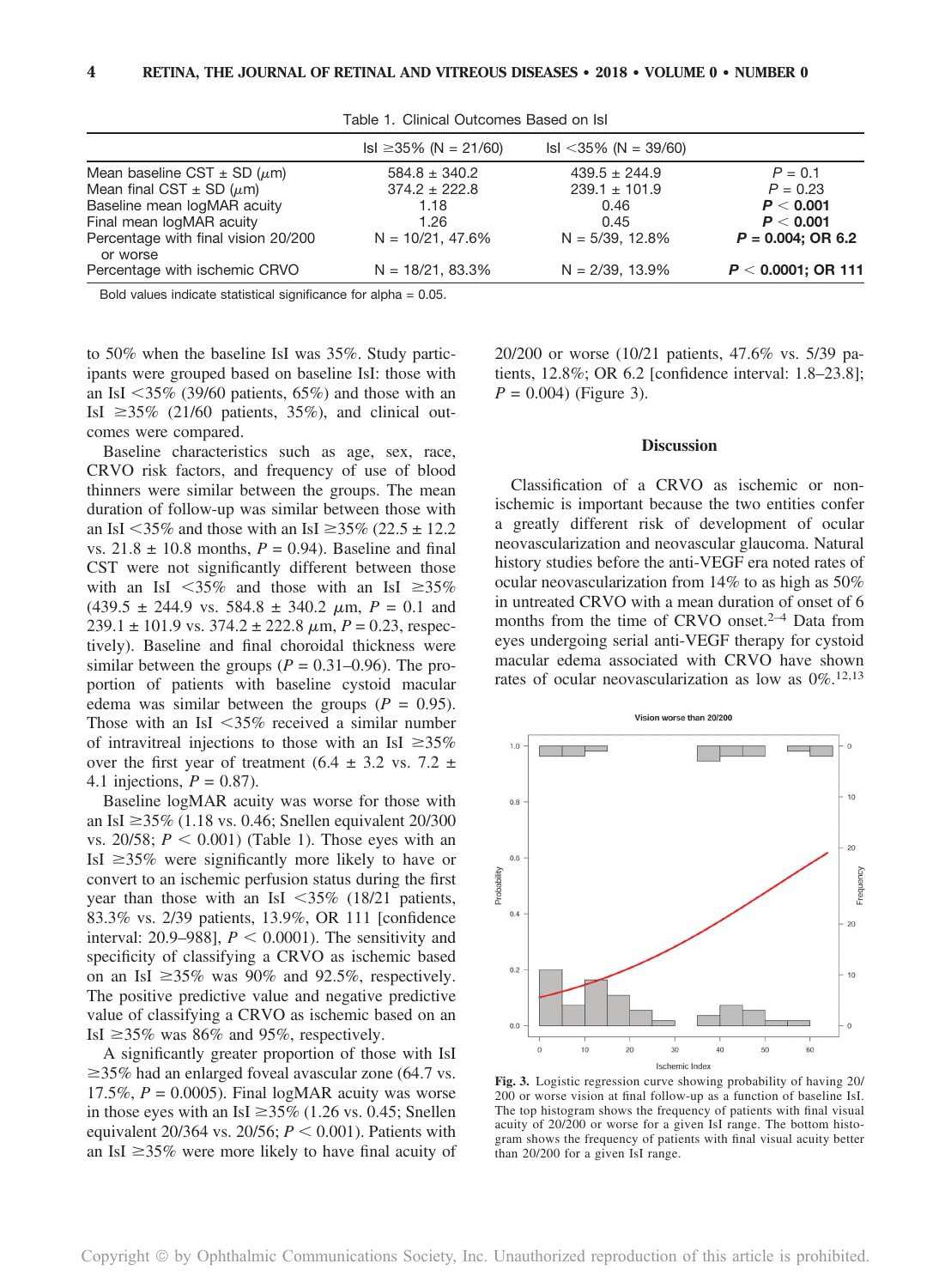In everyday practice, however, ocular neovascularization is still a complication seen in eyes with CRVO. DeCroos et al<sup>14</sup> reported on a series of patients undergoing anti-VEGF treatment for CRVO-associated cystoid macular edema who developed ocular neovascularization. They found that the mean duration of onset of neovascularization was  $17.0 \pm 10.3$  months after CRVO onset. Importantly, the authors noted that the treatment-free interval before onset of neovascularization was  $6.2 \pm 7.3$  months. Thus, extension of treatment intervals or cessation of anti-VEGF therapy altogether may be complicated by neovascular sequelae and classification of a CRVO as ischemic or nonischemic remains important.

Although FA was traditionally used to classify a CRVO as ischemic or nonischemic, it has since been replaced with other functional and morphologic tests as we outlined earlier. This was in large part due to an inadequate sampling of the retina by traditional fundus cameras. In this study, we correlated the IsI on UWFFA with clinical outcomes in CRVO and thus aimed to highlight the continued importance of FA in the management of CRVO.

We initially calculated the probability of having an ischemic CRVO during the first year after CRVO onset as a function of the IsI using logistic regression. We found that an IsI of approximately 35% conferred a 50% probability of classification as an ischemic CRVO during this timeframe. We subsequently analyzed clinical outcomes based on whether the IsI was  $\leq$ 35% or  $\geq$ 35%. There was a nonsignificant trend for eyes with an IsI  $\geq$ 35% to have greater baseline and final CST. This is in keeping with a study by Singer et al in which they noted a correlation between the baseline amount of peripheral nonperfusion with baseline CST in eyes with branch RVO or  $C R<sup>5</sup>$  This is likely due to higher levels of circulating VEGF and other cytokines in eyes with greater amounts of capillary nonperfusion as has been suggested in other studies.8,10,11

Patients with an IsI  $\geq 35\%$  were over 100 times more likely to be classified as an ischemic CRVO during the first year of follow-up compared with those with an IsI  $<$ 35%. Tsui et al evaluated the IsI in eyes with CRVO presenting with ocular neovascularization. These eyes had a mean IsI of 75% with all eyes having an IsI  $>45\%$ .<sup>9</sup> In our study, we included the additional functional parameters of visual acuity and presence of an APD to help define an ischemic CRVO. Because only close to half of eyes with an ischemic CRVO develop ocular neovascularization, inclusion of such criteria is important to avoid misclassifying an ischemic CRVO as nonischemic. We chose to include functional and morphologic parameters over the first year

of follow-up while classifying a CRVO as ischemic or not. We did this to see whether baseline IsI values could not only help in classifying a CRVO as ischemic or not at the baseline visit but also predict whether a patient was likely to convert to an ischemic CRVO during the first year of follow-up. The 6 eyes in this study which did not meet ischemic CRVO criteria at the baseline visit but did subsequently all had an IsI  $>35\%$ .

Presenting and final vision were significantly worse for the group with an IsI  $\geq$ 35%. This is despite a similar number of anti-VEGF injections during the first year of follow-up and not significantly different baseline and final CST. Additionally, eyes with an IsI  $\geq$ 35% were over 6 times as likely to have a final acuity of 20/200 or worse. The observed difference in vision is likely in part related to a greater prevalence of ischemic maculopathy as evidenced by a significantly greater prevalence of foveal avascular zone enlargement in eyes with an IsI  $\geq 35\%$ . Evaluation for foveal avascular zone enlargement at baseline is not, however, adequate in determining visual prognosis. Campochiaro et al noted that reperfusion of areas of retinal nonperfusion occurred in 6% to 8% of eyes receiving ranibizumab.15 Whether anti-VEGF therapy reduces the degree of retinal nonperfusion in retinal vascular disease as seen on UWFFA is being evaluated in prospective studies such as the ANDROID ([ClinicalTrials.gov](http://ClinicalTrials.gov) identifier: NCT01724554) and RECOVER ([ClinicalTrials.gov](http://ClinicalTrials.gov) identifier: NCT02863354) trails. Unpublished data from the ANDROID study suggest that aflibercept may reverse capillary nonperfusion, but the effects may revert with cessation of therapy.16

This study has several important limitations inherent to any single-center retrospective analysis. Although the intergrader agreement for IsI calculations was excellent, image enhancement in photoediting software was used which is not done in clinical practice. Although UWFFA captures a great deal more of retinal periphery than was previously possible, there is great variation in the degree of the periphery imaged and quality of the images based on patient and technician variability. It is important to note that although the IsI has been validated in previous studies, it is not an accurate reflection of the percentage of nonperfused retina. As UWF images map a 3 dimensional structure onto a 2-dimensional surface, there is significant warpage of peripheral pixels. However, a study by Tan et al compared IsI values with precise areas of nonperfusion (mm<sup>2</sup>) on UWFFA and found excellent correlation ( $r = 0.978$ ,  $P <$  $0.001$ ).<sup>17</sup> In our study, we classified patients with very poor vision and an APD as having an ischemic CRVO.